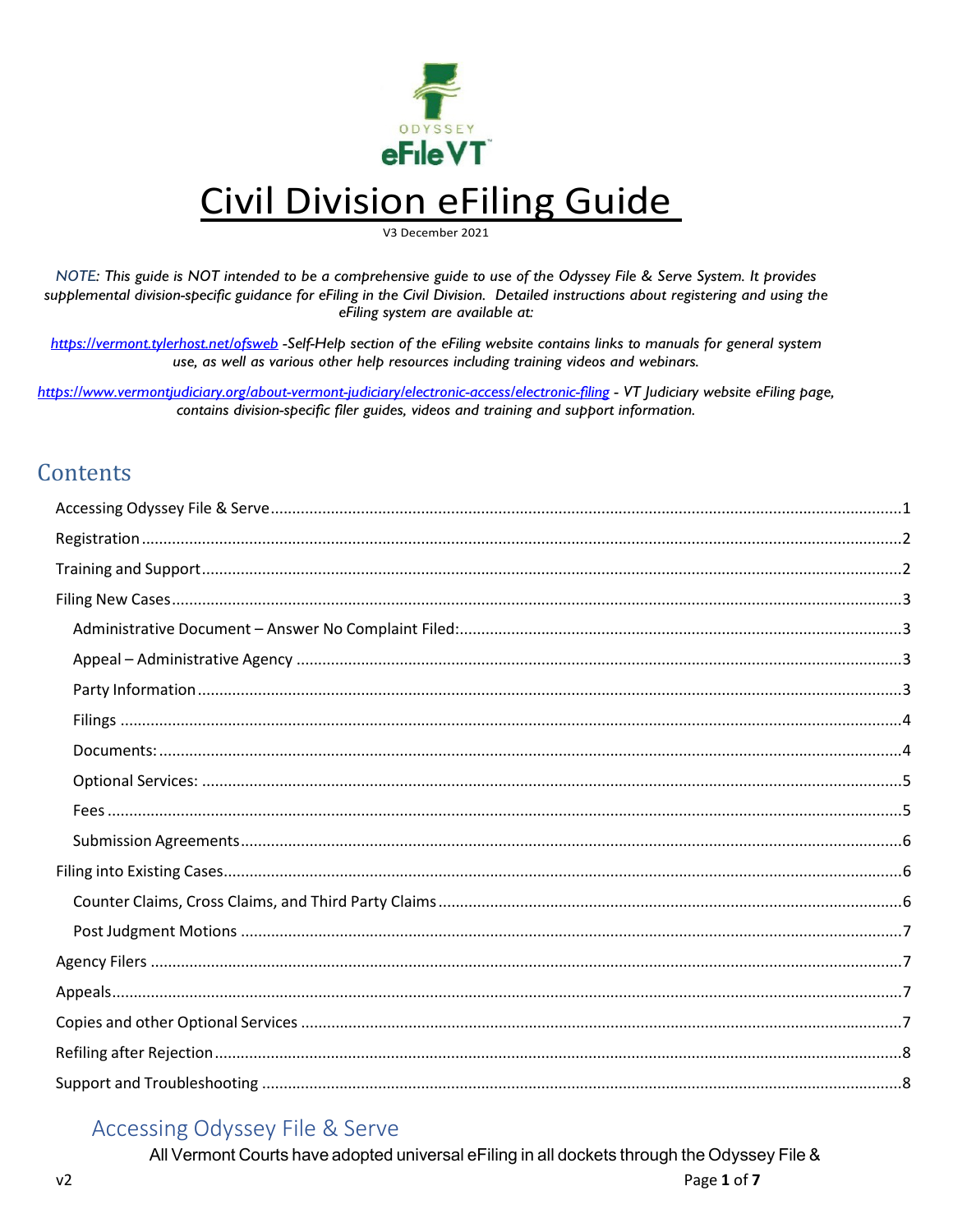Serve (OFS) system, which is a web-based platform accessible from any modern browser on a computer or mobile device. OFS can be accessed dredly a[t https://vermont.tylerhost.net/ofsweb](https://vermont.tylerhost.net/ofsweb)or via a link on the Vermont Judiciary's website's eFiling page at [https://www.vermontjudiciary.org/about](https://www.vermontjudiciary.org/about-vermont-judiciary/electronic-access/electronic-filing)[vermont-judiciary/electronic-access/electronic-filing](https://www.vermontjudiciary.org/about-vermont-judiciary/electronic-access/electronic-filing)

## <span id="page-1-0"></span>Registration

Registration for eFiling is free and simple. All that is required is a valid email address. There are different registration options for firm/organizational users and independent users such as self-represented litigants. Instructions on how to register are found in theuser guides and other materials in the "self-help" section of the OFS homepage.

Note: all users including attorneys and self-represented litigants who choose to eFile must self-register. Court staff cannot complete registrations on behalf of filers or edit any user's registration information.

## <span id="page-1-1"></span>Training and Support

For general information and questions about use of the eFiling system, on the OFS homepage<https://vermont.tylerhost.net/ofsweb> there is a "self help" section with numerous resources:

- Live web training sessions and recorded trainings that can be viewed any time
- A Database of FAQs
- Chat, messaging and other contact options for support
- Training videos
- Downloadable user guides

Vermont-specific guides about filing in various division and case types are on the Judiciary website's eFiling page [https://www.vermontjudiciary.org/about-vermont-judiciary/electronic](https://www.vermontjudiciary.org/about-vermont-judiciary/electronic-access/electronic-filing)[access/electronic-filing,](https://www.vermontjudiciary.org/about-vermont-judiciary/electronic-access/electronic-filing) also accessible here from the homepage:



o There is also a Judiciary eFiling helpdesk for Vermont-specific eFiling procedural questions at [JUD.EFileSupport@vermont.gov](mailto:JUD.EFileSupport@vermont.gov) *Please use this email for eFiling questions and do not send eFiling questions to the main Judiciary Helpdesk email.*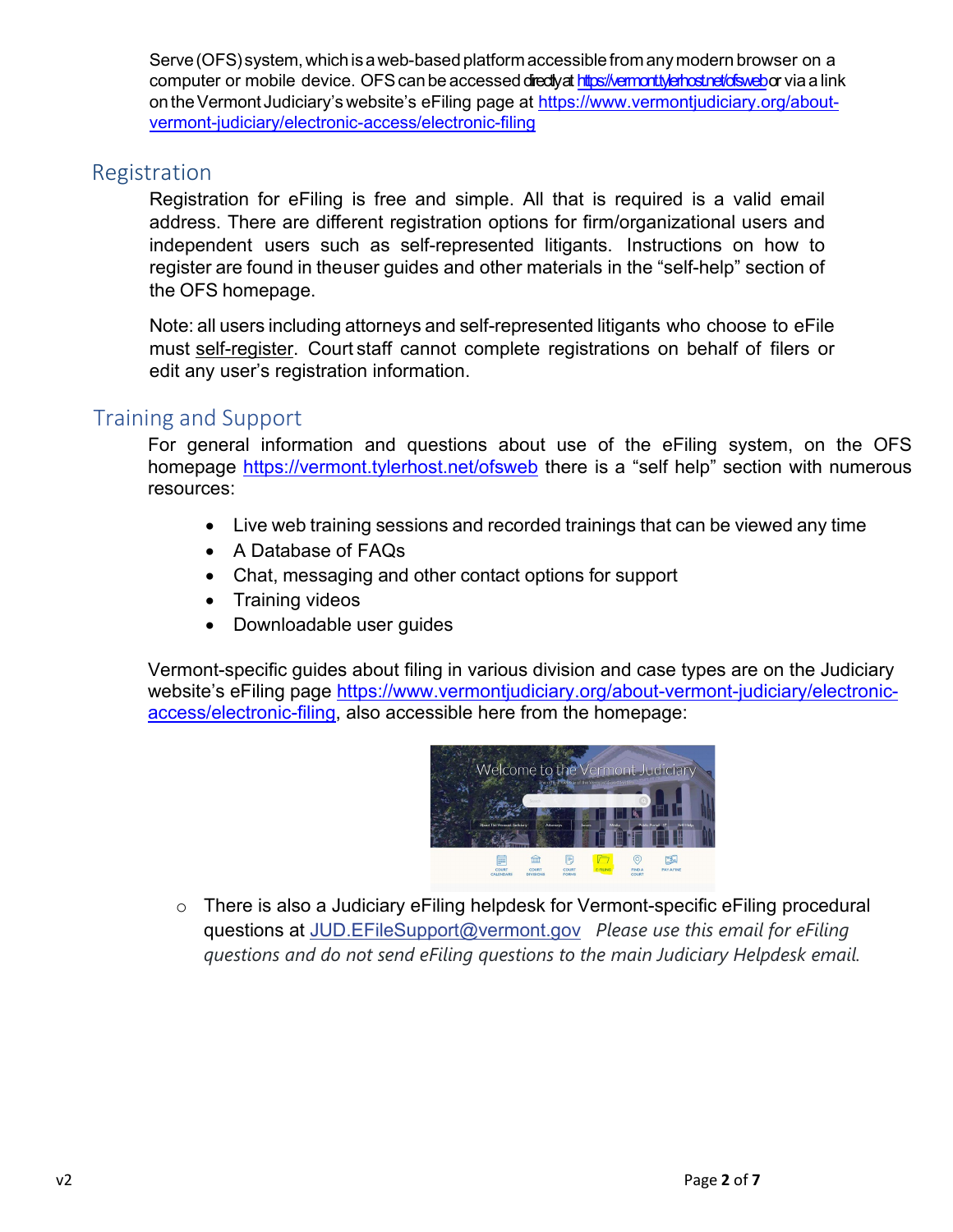<span id="page-2-0"></span>IMPORTANT UPDATE REGARDING ELECTRONIC FILING OF NEW CIVIL CASES: Beginning on 12/10/21, most new civil complaints (excluding Small Claims actions and Stalking/Sexual Assault complaints) submitted under the filing code "initial filing" (as directed in steps below) will be "auto-accepted" into the court's case management system without a manual pre-review and acceptance process by staff. This means that they will become immediately viewable to the public on courthouse public access terminals and on the Public Portal website for users with elevated access roles. Court staff will review all newly filed complaints after acceptance into the system and will take actions as needed to ensure that non-public information is not publicly viewable and will send a notice to filers if any corrective actions are needed to fix defects in the filing.

- a. **Location** Select the appropriate county
- b. **Category** Select "Civil" for all civil division case types, including Small Claims
- <span id="page-2-1"></span>**c. Case Types**- Below are notes on some common civil case types. Additional case types are available to select when filing.

#### Administrative Document – Answer No Complaint Filed:

To be used only if filing an Answer to a case that has not been already filed. Filer should first tryto find the Case Number, and if the Case Number does not exist, filer can use this case type to file Answer.

Small Claims – Choose the correct case type based on the amount of the claim:

Small Claims up to \$1,000 Small Claims over \$1,001

Stalking and Sexual Assault – There are four case types:

Sexual Assault

Sexual Assault on behalf of a Minor

**Stalking** 

Stalking on behalf of a Minor

*There are no filing fees for a Stalking/Sexual Assault case. Filers may use a "waiver" account, which is a payment method the OFS user must add in their account settings, when filing these cases.*

#### **Contract**

#### Contract – Other

Contract – Buyer Plaintiff – Case type is used for cases involving a buyer ofgoods or services alleging failure of the seller to deliver goods or service

#### <span id="page-2-2"></span>Appeal – Administrative Agency

This case type may be used for appeals of revocation of furlough status under 28 V.S.A. §.724.

\**Filermust clickSaveChanges after eachsectionbeforeprogressing to thenext section*

#### <span id="page-2-3"></span>Party Information

- Fill in all party information as completely and accurately as possible
- **After first party information entered, filer must click "Save Changes" before** moving to enter next party.
- Required parties in each case type will be listed by default and must be added.
- Additional parties may be added by clicking the "add another party" button.
	- If filer accidentally clicks "Add Another Party", to remove the line, click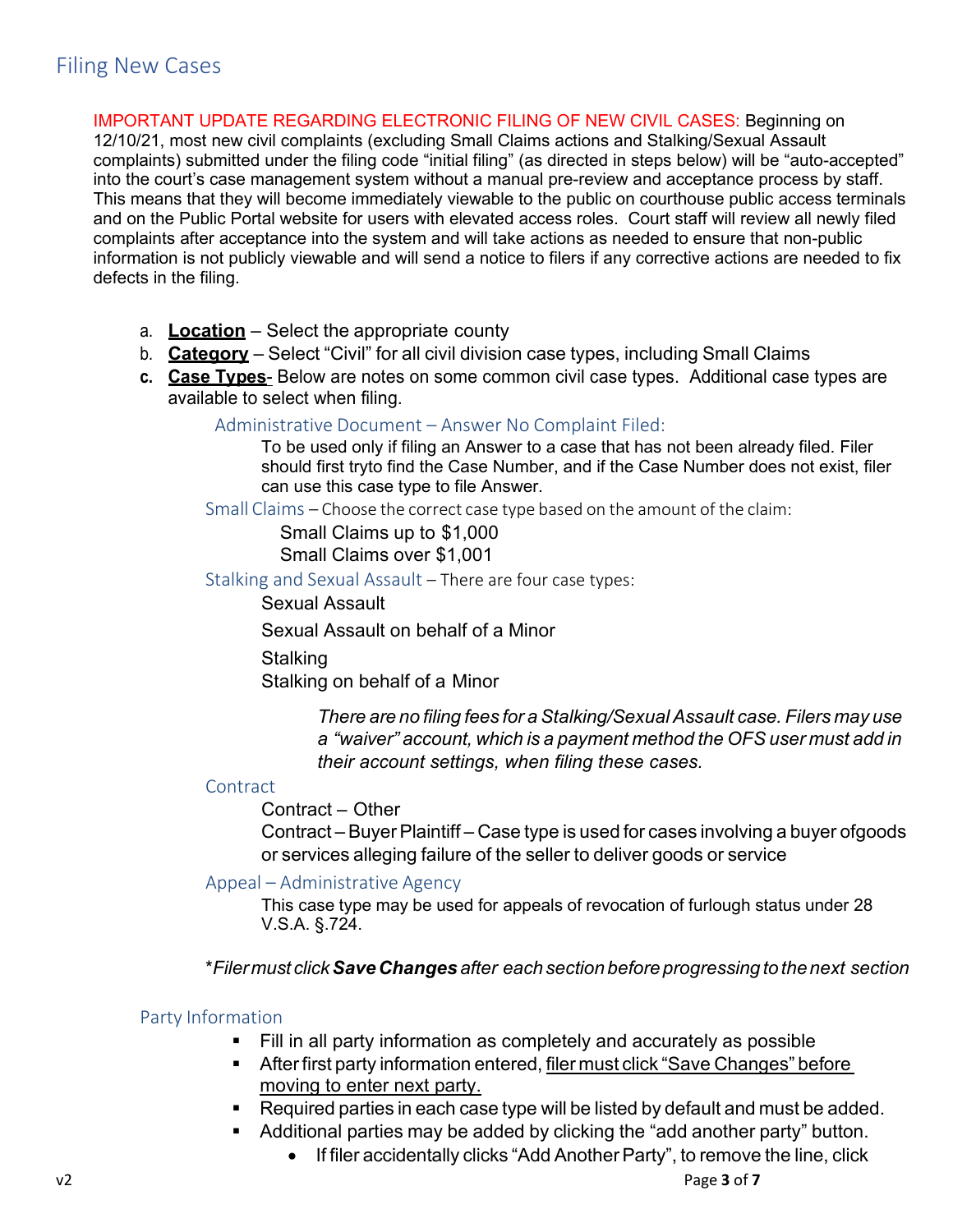# Actions, Remove Party:

| Party Type                   | Party Name         | <b>Lead Attorney</b> |                                                     |
|------------------------------|--------------------|----------------------|-----------------------------------------------------|
| Appellant                    | Tiny Tim           |                      | Required Party                                      |
| Appellee                     | <b>Boris Baker</b> |                      | Required Party                                      |
|                              |                    |                      | ------------------------<br>∣∨<br><b>Actions</b> 1m |
|                              |                    |                      | $\bigoplus$ Actions                                 |
| Enter details for this Party |                    |                      | Remove party                                        |

#### <span id="page-3-0"></span>Filings

- **Filing Type**: If using the "eServe" feature (see info in user guides), select "eFile&Serve" or "Serve" from the Filing Type dropdown menu. Otherwise select "eFile". *Please see Vermont eService Guide for details on electronic service.*
- **FilingCode**: Forallnew cases inthe civil division (including Small Claims), select"**InitialFiling**" as the Filing Code for uploading the Summons and Complaint and other initiating documents.

## <span id="page-3-1"></span>Documents:

- Documents must be uploaded in PDF Format.
- Documents must be flattened (fillable fields and other embedded objects removed). *Usually accomplished by "printing to PDF"- more detailed instructions available in VT Policy and Procedure Guide)*
- The complaint or other initiating document should be uploaded as the "lead" document and other supporting documents should be individually uploaded as separate Attachments.
- Each document uploaded must have a Security type selected or filer cannot proceed.
- Documents containing confidential information such as social security numbers must be labeled as a "confidential document" from the Security dropdown menu by the document, and where required by the new Rules of Electronic Filing, a redacted version must also be filed.

#### Lead Document – Upload the main pleading



a. Select document from computer to upload

b. Click Save Changes if no Attachment to upload

Attachment – Upload any supporting document to the Lead document c. Click Save Changes after uploading Attachment.

*\*If Filer wants to add another filing, separate and apart from the original lead document, filer must click"Save Changes" then click "Add Another Filing."*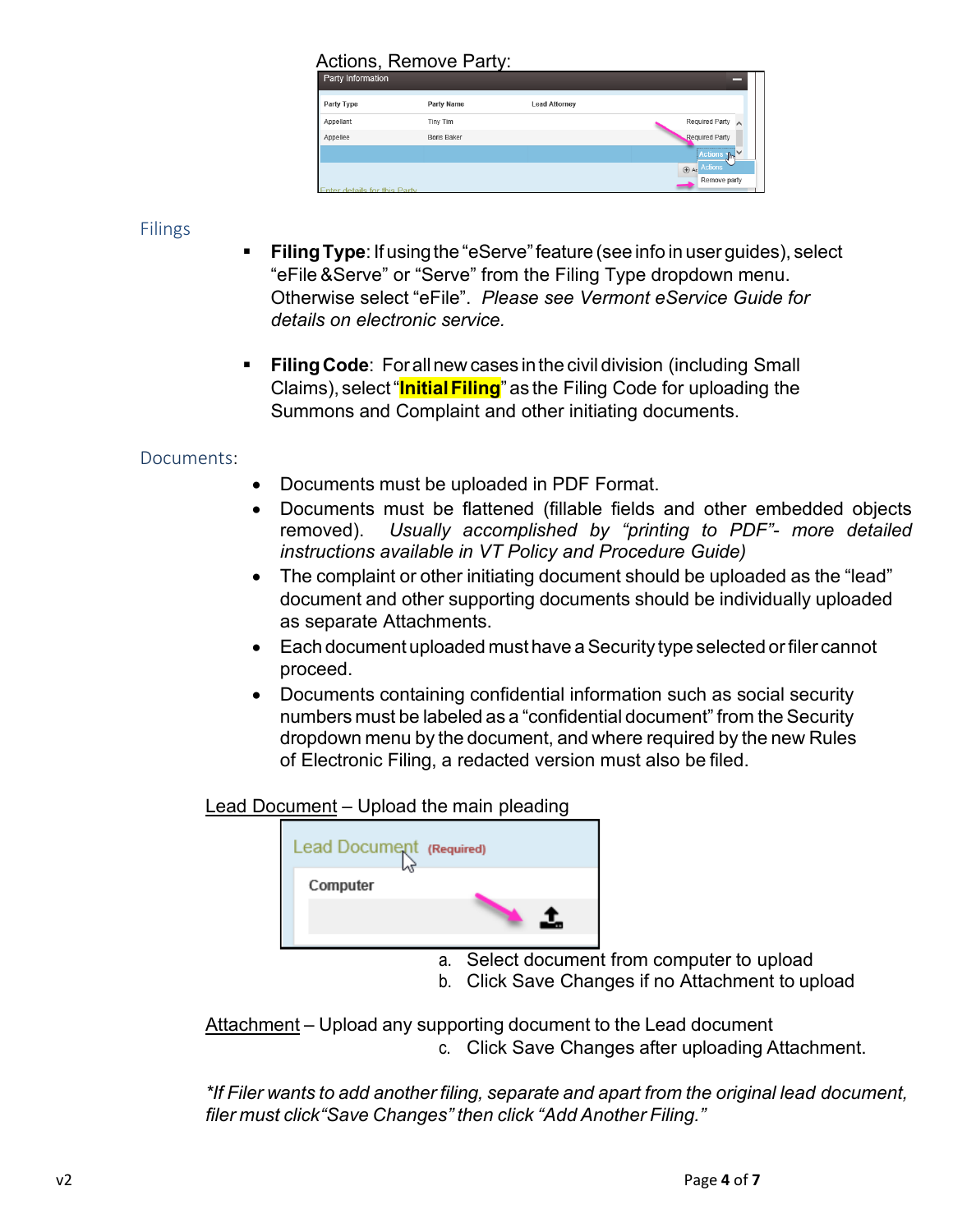<span id="page-4-0"></span>To request copies of documents, exemplified copies, certified copies, or public record retrieval.

- Click "Add Optional Services and Fees".
- Select service in drop down
- If filer accidentally clicks Optional Services and FeesClick Actions and Remove Optional Service:

| <b>Optional Services and Fees</b> | <b>Fee Amount</b> | Quantity | <b>Fee Total</b> |                           |
|-----------------------------------|-------------------|----------|------------------|---------------------------|
|                                   |                   |          |                  | <b>Actions</b>            |
|                                   |                   |          |                  | Remove optional service - |
| <b>Optional Services and Fees</b> |                   |          |                  |                           |

*Filer must click "Save Changes" to proceed.*

<span id="page-4-1"></span>Fees

- Filer selects payment account
- If Filer files an Application to Waive Filing Fees, filer will need to create a Waiver Account to use for the filing fee, which will waive all filing fees.
- Filer selects person responsible for fees, which is the person filing
- Filing Attorney will populate when using Attorney Account
- Click "Save Changes"

The Vermont Judiciary has instituted a new per case filing fee structure for the e-Filing system, effective **April 1, 2021**. This new fee structure is the result of a collaborative effort and the culmination the e-Filing Fees Study Committee, as well as continued dialogue with the Vermont Bar Association and Tyler Technologies. The new per case fee is \$14.00 per filer or firm, payable upon a party's first filing. Convenience fees remain in place with a 2.89% processing fee for credit card payments and \$1.00 per case for eCheck payments. However, a number of exemptions remain in place. All criminal filings are automatically exempt from the case fee and for any case type where there is no court fee, the party filing will not incur the user fee either.

#### *Please note:*

- *The new per case fee is \$14 per party, per filer within a firm, charged once upon first filing. If a party's representation changes from one firm to another, the fee will be charged again upon the new firm's first filing into the case. A pro se litigant who chooses to use the eFiling system is also required to pay the fee upon first filing. If a pro se litigant later seeks representation, the fee would be charged again upon the firm's first filing against the firm's payment account.*
- *Some filers may be erroneously re-assessed the \$14 charge as a result of merging of system entities in Odyssey (a process to correct duplicate records for the same individual). When a party entity for whom the per case fee has been paid is merged into another entity for whom the fee has not been paid, the fee will assess again. Filers in those situations may contact Tyler Technologies for a refund.*

For the following exemptions, parties must still choose a waiver account when filing:

#### **Statutory or rule exemptions**

- Government and appointed filers, pursuant to 32 V.S.A. § 1433 and Rule 10(d)(1) of the Rules for Electronic Filing (2021)
	- Stalking & Sexual Assault cases, pursuant to 12 V.S.A. § 5133(f)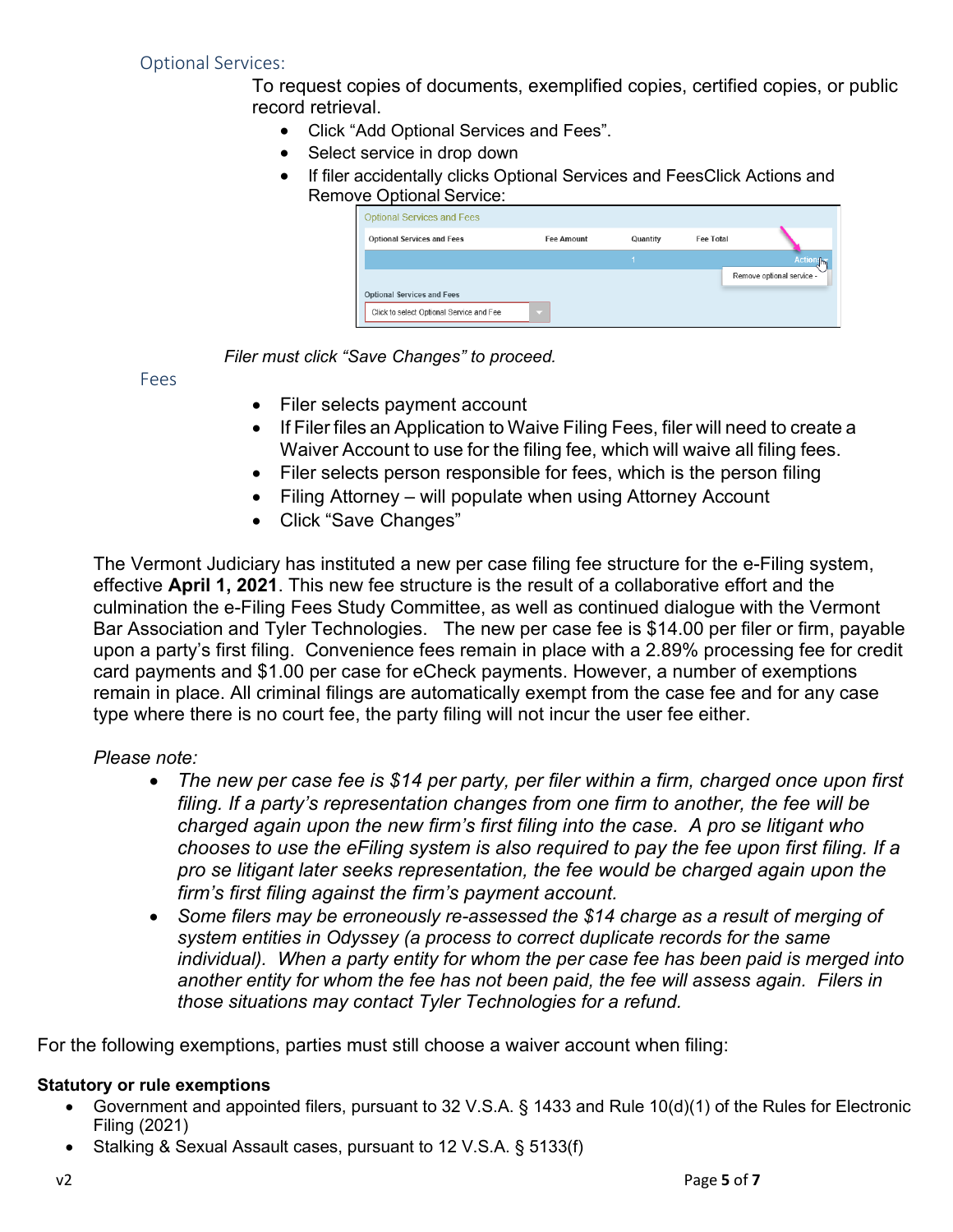- Relief from Abuse cases, pursuant to 15 V.S.A. § 1103(f)
- Abuse Prevention for Vulnerable Adult, pursuant to 33 V.S.A § 6933(b)

#### **As applied economic hardship exemptions**

- Fee waiver determination, pursuant to 32 V.S.A. § 1431(h) or 32 V.S.A. § 1434(b) in Probate cases, and
- Fee waiver determination, pursuant to V.R.C.P. 3.1 and V.R.P.P. 3.1

Government agency filers and others who are statutorily exempt from paying filing fees may file via a "waiver" account that can be set up for each registered user. There is a guide to creating a waiver account posted at [https://www.vermontjudiciary.org/about-vermont-judiciary/electronic](https://www.vermontjudiciary.org/about-vermont-judiciary/electronic-access/electronic-filing)[access/electronic-filing.](https://www.vermontjudiciary.org/about-vermont-judiciary/electronic-access/electronic-filing)

A waiver account would also be used by anyone filing an Application to Waive Filing andService Fees (*formerly IFP/In Forma Pauperis)*. Filers upload the completed application in PDF format along with their other filing(s) and are notified after court review whether the application has been granted. If the request is denied, the filing will still be accepted but the filer will be sent a notice of a deadline for making payment of the appropriate fee.

Case filing fees paid to the Court are established by statute. Current fees andauthorizing statutes are available at <https://www.vermontjudiciary.org/fees>

<span id="page-5-0"></span>The latest updates and answers to frequently asked questions regarding electronic filing are available on the Judiciary website at [https://www.vermontjudiciary.org/about-vermont](https://www.vermontjudiciary.org/about-vermont-judiciary/electronic-access/electronic-filing)[judiciary/electronic-access/electronic-filing.](https://www.vermontjudiciary.org/about-vermont-judiciary/electronic-access/electronic-filing)

#### Submission Agreements

In order to submit a filing, the filer must complete checkboxes to certify

- (1) compliance with the Rules for Public Access to Court Records
- (2) compliance with service obligations under V.R.E.F.

After completing the checkboxes, the filer will be able to click "Summary" to proceed. The summary page displays the whole filing for a final review. Filer must click "Submit" to actually submit the filing.

## <span id="page-5-1"></span>Filing into Existing Cases

All existing pending and closed cases that were in the legacy case management system will be searchable in OFS and available for making subsequent filings. Forolder cases that originated in the previous casemanagement system, use the existing docket number in its full original format (including the 4 letter county initial/docket code at the end).

Select Location: You can find case by entering case number or search for party name When case comes up, click Actions and select appropriate option ("File into Case"

<span id="page-5-2"></span>Counter Claims, Cross Claims, and Third Party Claims

Select the appropriate filing code for each so that accompanying fee is assessed Civil Counterclaim - \$90.00 Civil Crossclaim - \$120.00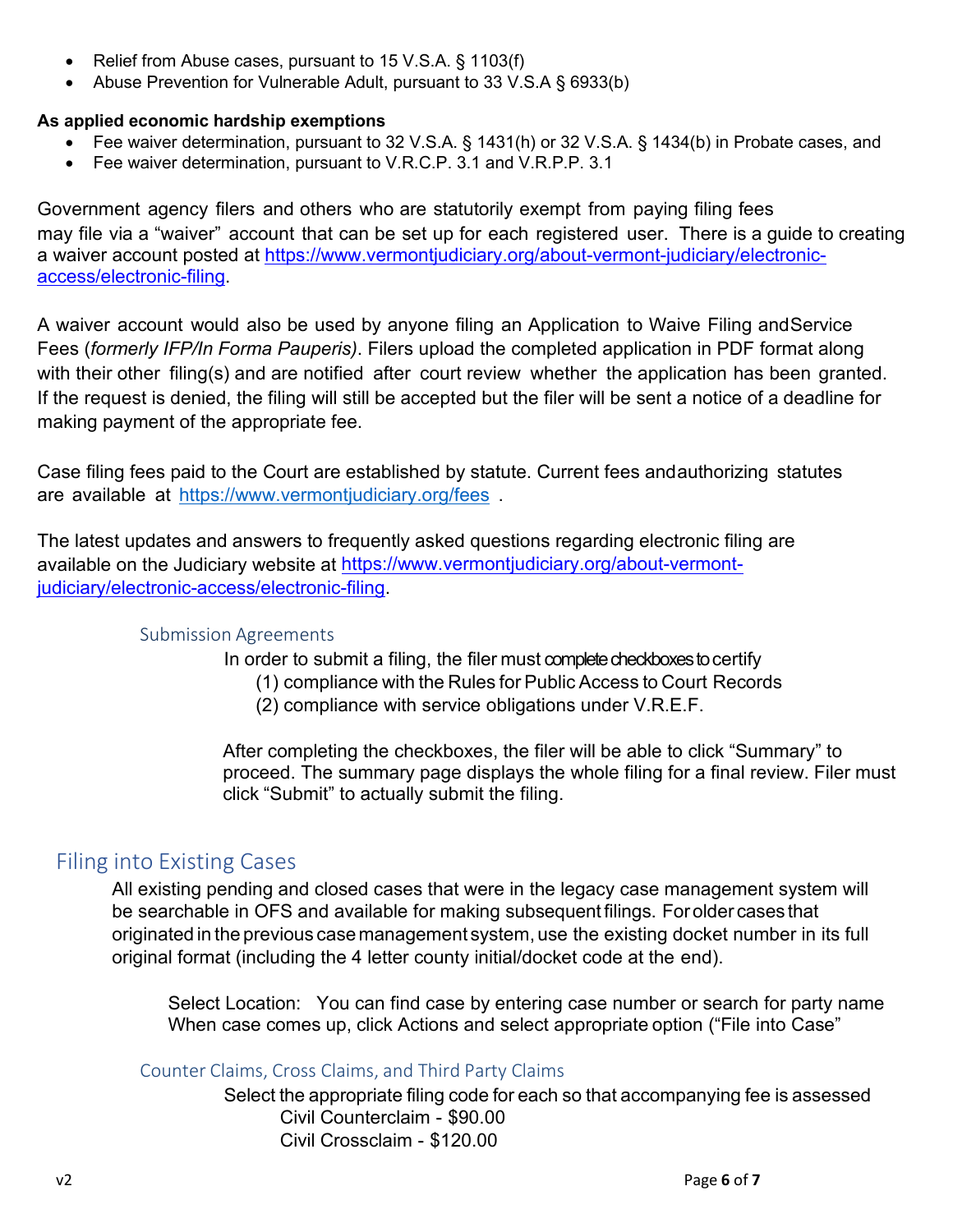Civil Third Party Claim - \$120.00

If filing with an Answer, label the code with the Claim, and include in description Answer

#### <span id="page-6-0"></span>Post Judgment Motions

Most motions filed after Judgment require a filing fee. If filing a post judgment motion, select the existing motion with a post judgment fee or if there is not a listed motion, select Motion Miscellaneous with \$90.00 fee.

## <span id="page-6-1"></span>Agency Filers

Government Agency Filers and other entities who are exempt by rule or statute from paying any court filing fees will continue to be exempt from paying fees when filing in OFS. Such filers should set up a "waiver" payment account when registering and use this for filings made in the course of their official job duties.

## Waiver of Filing Fees (*formerly known as "In Forma Pauperis" Process*)

To request a waiver of filing fees when submitting either a new or a subsequent case filing through OFS, select "waiver" as the payment method (the filer must have a waiver account set up as a payment method – this can be done in the filer's OFS account settings).

You must include a completed Application to Waive Filing Fees (form # 228, available on [www.vermontjudiciary.org\)](http://www.vermontjudiciary.org/) in PDF format.

Add Another Filing

Cases will be accepted by the court through OFS regardless of whether the filer qualifies for a waiver or not. Review is completed by court staff after the initial acceptance from the eFiling system. If the request to waive fees is denied, or if the filer fails to submit the application form, they will receive notice from the court instructing them on how much is due and the date by which it must be paid to avoid dismissal of the filing.

## <span id="page-6-2"></span>Appeals

When filing an Appeal of a Civil case, file the Notice of Appeal in the existing civil case and pay the filing fee to the Civil Division.

## <span id="page-6-3"></span>Copies and other Optional Services

Regular photocopies, certified copies and exemplified copies of court documents may be requested in the "optional services" section when submitting a filing.

IMPORTANT: when selecting any of these services, please also upload a document (the format does not specifically matter, and the filing code of "Copy Request" can be used) clearly stating the request including the specific documents for which you want printed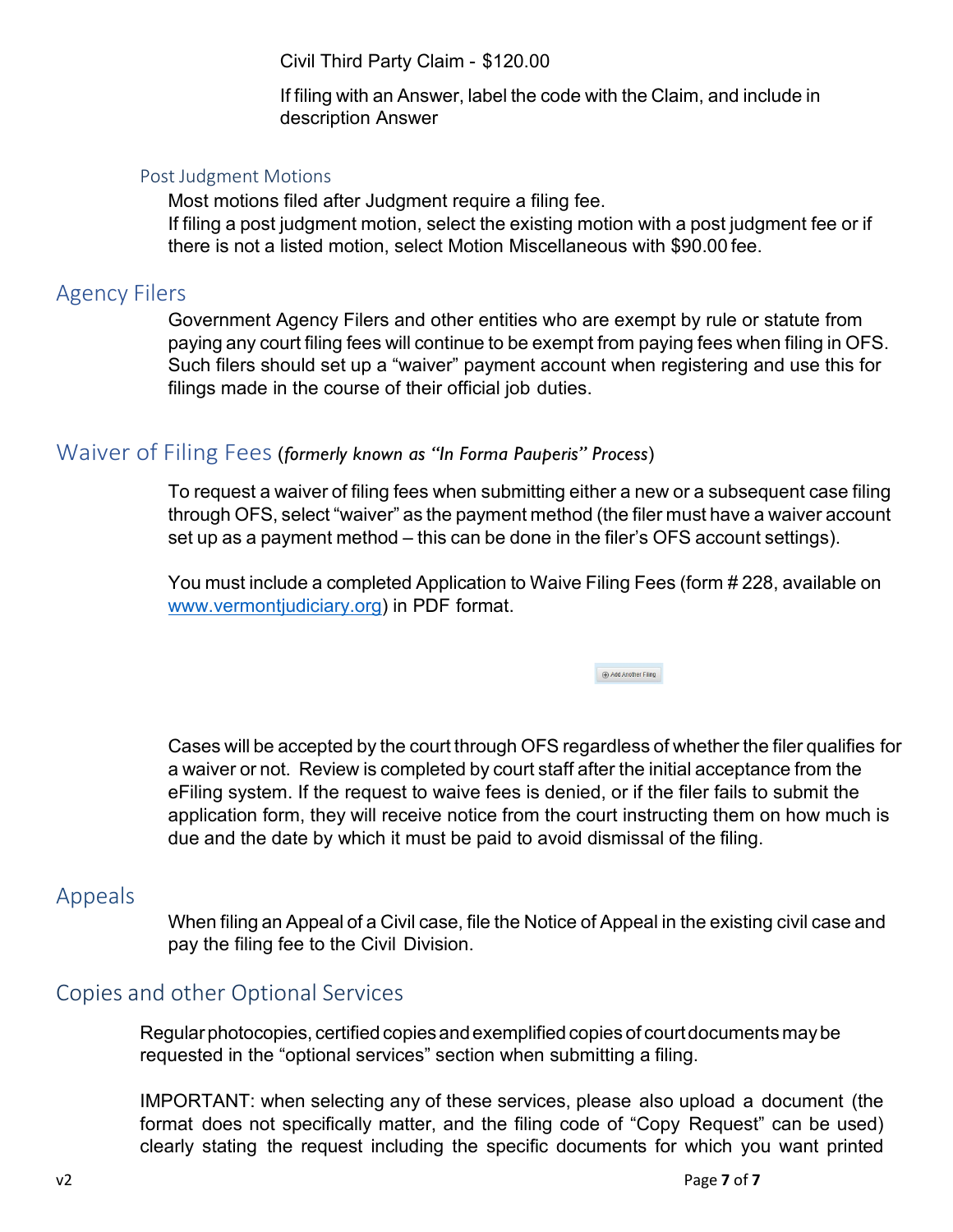copies, and whether you need a regular, certified or exemplified copy. There are different fees for each so be sure to select the correct option.

**Photocopies**: Regular printed copies of court documents cost 25 cents/page and there is a \$1.00 minimum for any copies, so if the document is 1-4 pages long the cost will be \$1.00(select the option for "photocopies 1-4"). Printed copies of documents longer than 4 pages will be [# of pages X 25 cents] (select theoption for "photocopies  $5+$ " and enter the total # of pages of the document(s)).

Please also indicate clearly on your filed request document whether you want the documentsmailed to you (if so, specify address), or whether you wish to be notified when the copies areavailable for pickup (if so, specify notification method).

**CertifiedDocuments**: Documentsmaybecertifiedelectronicallyanddeliveredtoyou viaemailif electronic certification is suitable for your purposes. Please specify if you would like that option (likely shorter turnaround time) or need a hard copy with a raised/embossed seal (may be required for some foreign jurisdictions).

## <span id="page-7-0"></span>Refiling after Rejection

When a filing is rejected:

- Filer will receive an email with the rejection reason and any comment the court may add
- Filer can see the envelope on the Dashboard of Filer's Account
	- o Click Returned Filings
	- o Find rejected envelope
	- o Click Actions
	- o View Envelope Details
- If filing was rejected, filer has **7 days** to refile with a correct document in order to retain the original filing date. Process to follow:
	- o On the rejected filing click "Copy this envelope"

## <span id="page-7-1"></span>Support and Troubleshooting

Case and docket-specific questions (not specifically about eFiling): (e.g., which forms to file for a particular case type) please contact court staff or consult information available at [https://www.vermontjudiciary.org/civil.](https://www.vermontjudiciary.org/civil)

Technical issues or questions related to the functioning of Odyssey File & Serve:

Please see the resources available in the "Self-Help" section on the OFS homepage. These resources include live assistance with Tyler Technologies support staff through various methods (phone, email, live chat) as well as a variety of user guides, FAQs and other sources of information.

Vermont-specific eFiling policy and procedure questions: see other resources available on the Judiciary website eFiling page at [https://www.vermontjudiciary.org/about-vermont-](https://www.vermontjudiciary.org/about-vermont-judiciary/electronic-access/electronic-filing)